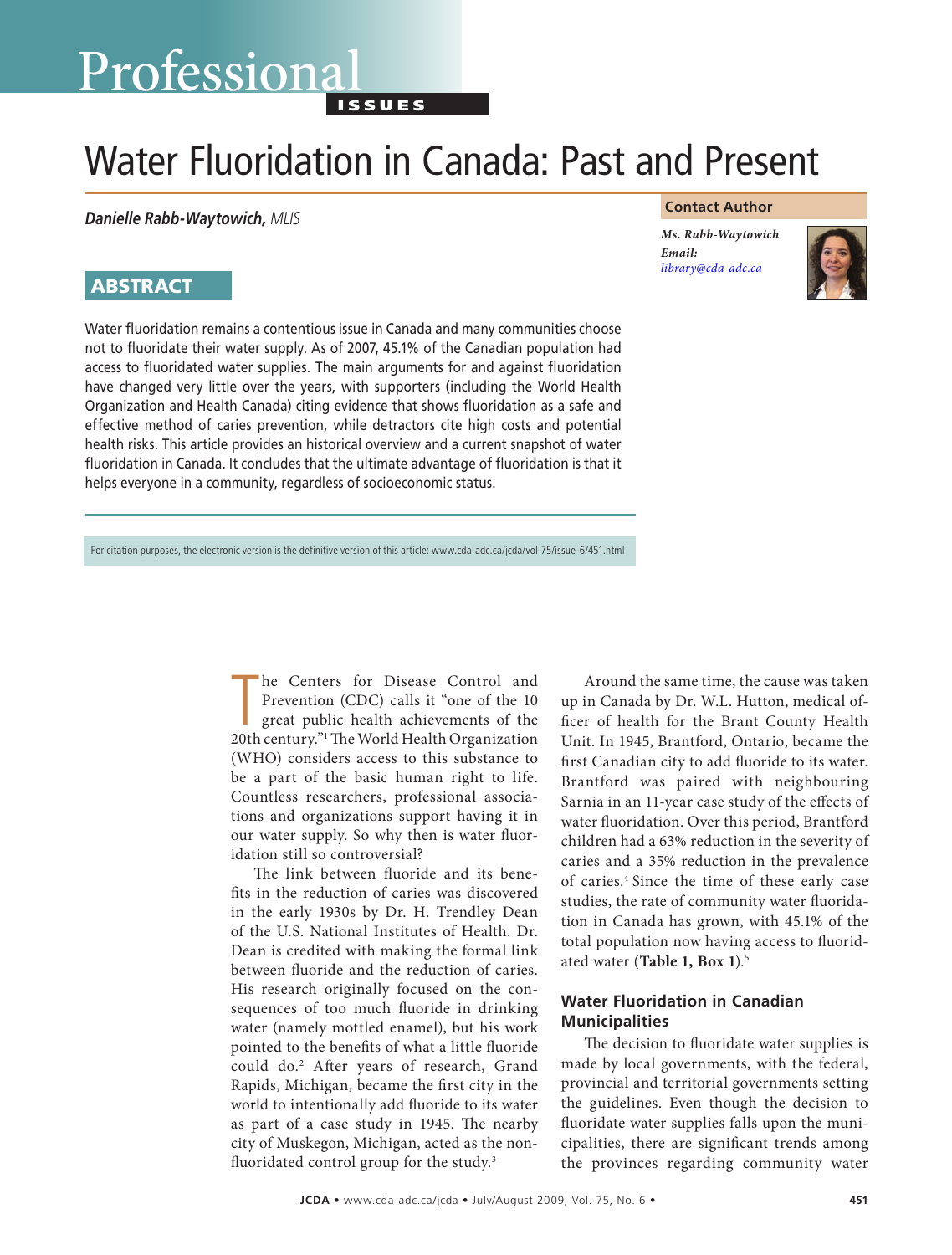| <b>Province</b>       | <b>Total</b><br>population | <b>Population</b><br>with<br>fluoridated<br>water | <b>Population</b><br>without<br>fluoridated<br>water | <b>Percentage</b><br>with<br>fluoridated<br>water | <b>Percentage</b><br>without<br>fluoridated<br>water |
|-----------------------|----------------------------|---------------------------------------------------|------------------------------------------------------|---------------------------------------------------|------------------------------------------------------|
| British Columbia      | 4,113,000                  | 152,241                                           | 3,960,759                                            | 3.7%                                              | 96.3%                                                |
| Alberta               | 3,290,350                  | 2,457,406                                         | 832,944                                              | 74.7%                                             | 25.3%                                                |
| Saskatchewan          | 968,157                    | 356,096                                           | 612,061                                              | 36.8%                                             | 63.2%                                                |
| Manitoba              | 1,148,401                  | 803,116                                           | 345,285                                              | 69.9%                                             | 30.1%                                                |
| Ontario               | 12,160,282                 | 9,229,015                                         | 2,931,267                                            | 75.9%                                             | 24.1%                                                |
| Quebec                | 7,546,131                  | 489,420                                           | 7,067,711                                            | 6.4%                                              | 93.7%                                                |
| New Brunswick         | 729,498                    | 188,607                                           | 540,891                                              | 25.9%                                             | 74.2%                                                |
| Nova Scotia           | 913,462                    | 519,031                                           | 394,431                                              | 56.8%                                             | 43.2%                                                |
| Prince Edward Island  | 135,851                    | 32,174                                            | 103,677                                              | 23.7%                                             | 76.3%                                                |
| Newfoundland/Labrador | 505,469                    | 7,572                                             | 497,897                                              | 1.5%                                              | 98.5%                                                |
| Nunavut               | 29,474                     | $\overline{0}$                                    | 29,474                                               | 0.0%                                              | 100.0%                                               |
| Northwest Territories | 41,464                     | 23,400                                            | 18,034                                               | 56.4%                                             | 43.6%                                                |
| Yukon                 | 30,372                     | $\Omega$                                          | 30,372                                               | $0.0\%$                                           | 100.0%                                               |
| Canada                | 31,611,911                 | 14,258,078                                        | 17,364,803                                           | 45.1%                                             | 54.9%                                                |

**Table 1** Provincial and territorial estimates for community water fluoridation coverage in 20075

*Table reproduced with permission.*

fluoridation. Ontario, Alberta and Manitoba have the highest percentage of community water fluoridation with rates of 75.9%, 74.7% and 69.9% respectively. At the other end of the scale, the lowest rates of water fluoridation can be found in British Columbia (3.7%), Newfoundland and Labrador (1.5%) and Nunavut and the Yukon (0%). The latter 2 regions do not fluoridate their water at all.

# **The Debate Over Water Fluoridation**

Despite fluoride being introduced into Canadian communities over 60 years ago, the national average still currently sits at less than 50%. Clearly water fluoridation is not without its detractors, and over the years, the principal arguments for and against water fluoridation have changed very little. Those in favour of water fluoridation have supporters such as the WHO, the CDC, Health Canada, the Public Health Agency of Canada along with American and Canadian dental and allied health associations, such as CDA, the Canadian Association of Public Health Dentistry, the Canadian Dental Hygienists Association, the Royal College of Dental Surgeons of Ontario, the Canadian Pediatric Society and the Canadian Medical Association.

These groups point to the proven benefits of water fluoridation in Canada. "Canada has one of the best systems in the world to ensure water quality. Health Canada supports water fluoridation as a public health measure to prevent dental decay. Dental disease is the number

one chronic disease among children and adolescents in North America; fluoridation can therefore be an important public health measure," says Dr. Peter Cooney, Health Canada's Chief Dental Officer. "The big advantage of water fluoridation is that it benefits all residents in a community, regardless of age, socioeconomic status, education or employment."

Research continues to show that water fluoridation is effective in reducing tooth decay by 20% to 40%.<sup>6</sup> In 2009, analyzing data on a city-by-city basis is more challenging as populations are exposed to fluoride through a variety of sources such as toothpastes, fluoride treatments at the dental clinic, natural low-level fluoride in water and food manufactured in fluoridated regions being shipped to non-fluoridated communities. These factors can sometimes mask the true effects of water fluoridation.

Certain cities in close proximity have been able to isolate rates of caries in their jurisdictions. For example, in the tricity area of Kitchener-Waterloo-Cambridge in Ontario, the rate of caries in children is 44% in Kitchener (0.1 parts per million [ppm] naturally occurring fluoride), 33% in Cambridge (0.3 ppm naturally occurring fluoride) and 32% in Waterloo (where water has been fluoridated since 1967).<sup>7</sup> Even though Kitchener and Cambridge have naturally occurring fluoride in their water, these levels are well below the minimum rate of effectiveness of fluoridated water, which is considered to be 0.5 ppm.<sup>7</sup>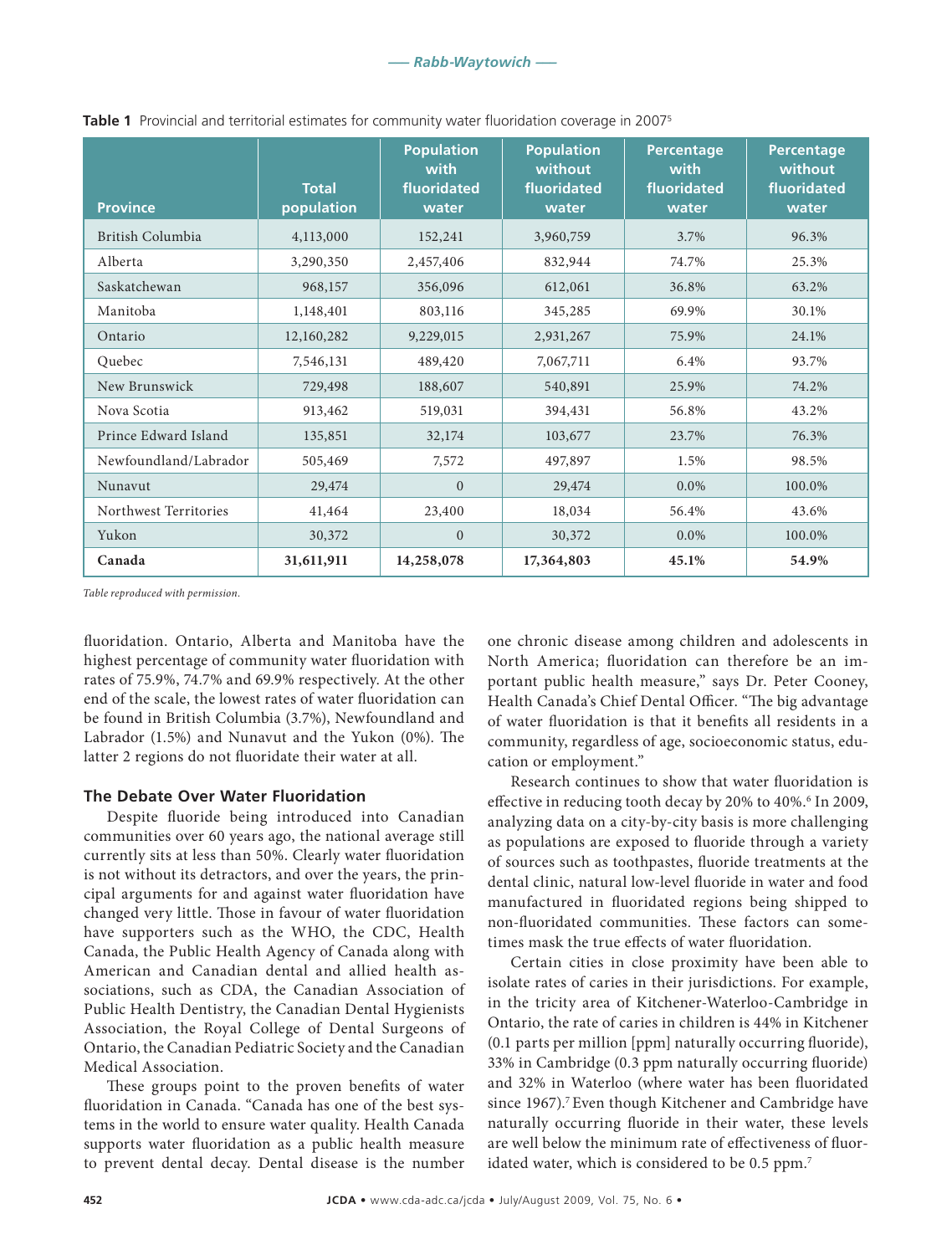**Box 1** Snapshot of water fluoridation in Canada (percentage of population with fluoridated water)

#### **Ontario (75.9%)**

Since 2008, the fluoridation debate in Ontario has been very active. At least 8 communities were challenged to discontinue community water fluoridation. Municipal councils voted to continue fluoridation in Hamilton, Tottenham and Atikokan. Dryden (by referendum) and Niagara (by regional council) voted not to restart its water fluoridation program. Halton and Norfolk councils voted to continue fluoridation while awaiting the final report of the Federal-Provincial-Territorial Committee on Drinking Water. Thunder Bay, which is not fluoridated, has implemented a public education program on community water fluoridation. Waterloo's water supply is currently fluoridated, with a future plebiscite scheduled for the 2010 municipal elections. Other Ontario cities have decided to adjust their fluoride levels, with Toronto and Hamilton lowering their levels to 0.6 parts per million.

#### **Quebec (6.4%)**

In 2008, Quebec City voted to discontinue water fluoridation, while Dorval resumed fluoridation after a 5-year hiatus. Montreal's water supply remains non-fluoridated.

#### **Nova Scotia (56.8%)**

Fluoridation in Nova Scotia began in the 1970s. Currently, 57% of the population has access to fluoridated water. The province has a fluoride mouthrinse program offered in select schools for children 4–12 years of age. The Nova Scotia Department of Health Promotion and Protection supports the fluoridation of drinking water to help prevent caries (see the department's position statement at: www.gov.ns.ca/hpp/publications/position\_statement-fluoridation.pdf).

#### **Alberta (74.7%)**

Calgary went through 5 plebiscites on fluoride up to 1998. A vote in 1989 received a majority, and water fluoridation started in 1991. A plebiscite held in 1998 resulted in a narrow victory for water fluoridation (55% voted yes). Edmonton has fluoridated its water since 1967.

#### **British Columbia (3.7%)**

Despite the British Columbia Ministry of Health Services supporting water fluoridation in the prevention of caries, less than 4% of B.C. community water is fluoridated.

## **Newfoundland/Labrador (1.5%)**

Only 1.5% of the province's community water is fluoridated, down from 3.5% in 2005. Most private and community water sources in the province come from wells which may have natural sources of fluoride (see the map "Areas of potential fluoride concentration in well water" at: www.env.gov.nl.ca/Env/env/waterres/Groundwater/Fluoride/GW&Fluoride.asp).

#### **Prince Edward Island (23.7%)**

A plebiscite on fluoridation was held in Charlottetown in 1967. Fluoridation began in 1968 in this city as well as the Canadian Forces Base in Summerside. Currently, P.E.I. is focusing on preventive dental programs for children and adolescents through schools, which include topical fluoride application for the partial prevention of tooth decay.

In another study, the Simcoe Muskoka District Health Unit (which has largely non-fluoridated communities) compared its rate of decay in children 5 to 13 years of age against the rates of decay in 36 health units across Ontario.8 The study's results showed that the children of Simcoe Muskoka had consistently higher rates of decay.

Advocates against water fluoridation cite arguments relating to the cost of water fluoridation (estimated at \$0.60 to \$1.00 per person, per year), environmental pollution and alleged health risks such as dental and skeletal fluorosis, cancer, low IQ levels, bone fractures, immuno-toxicity, reproductive/developmental toxicity, genotoxicity and neurotoxicity. Others believe fluoridation is an infringement on human rights. The bottled water industry has even launched advertising campaigns picking up on this negative sentiment, offering its products as a fluoride-free alternative.

Research supporting both sides of the fluoride debate exists, yet both camps accuse the other of "cherry picking" research to boost its argument. The reality, however, is that credible scientific research continues to support the conclusion that water fluoridation is safe at optimal levels and is an effective means of caries prevention.<sup>4,6</sup>